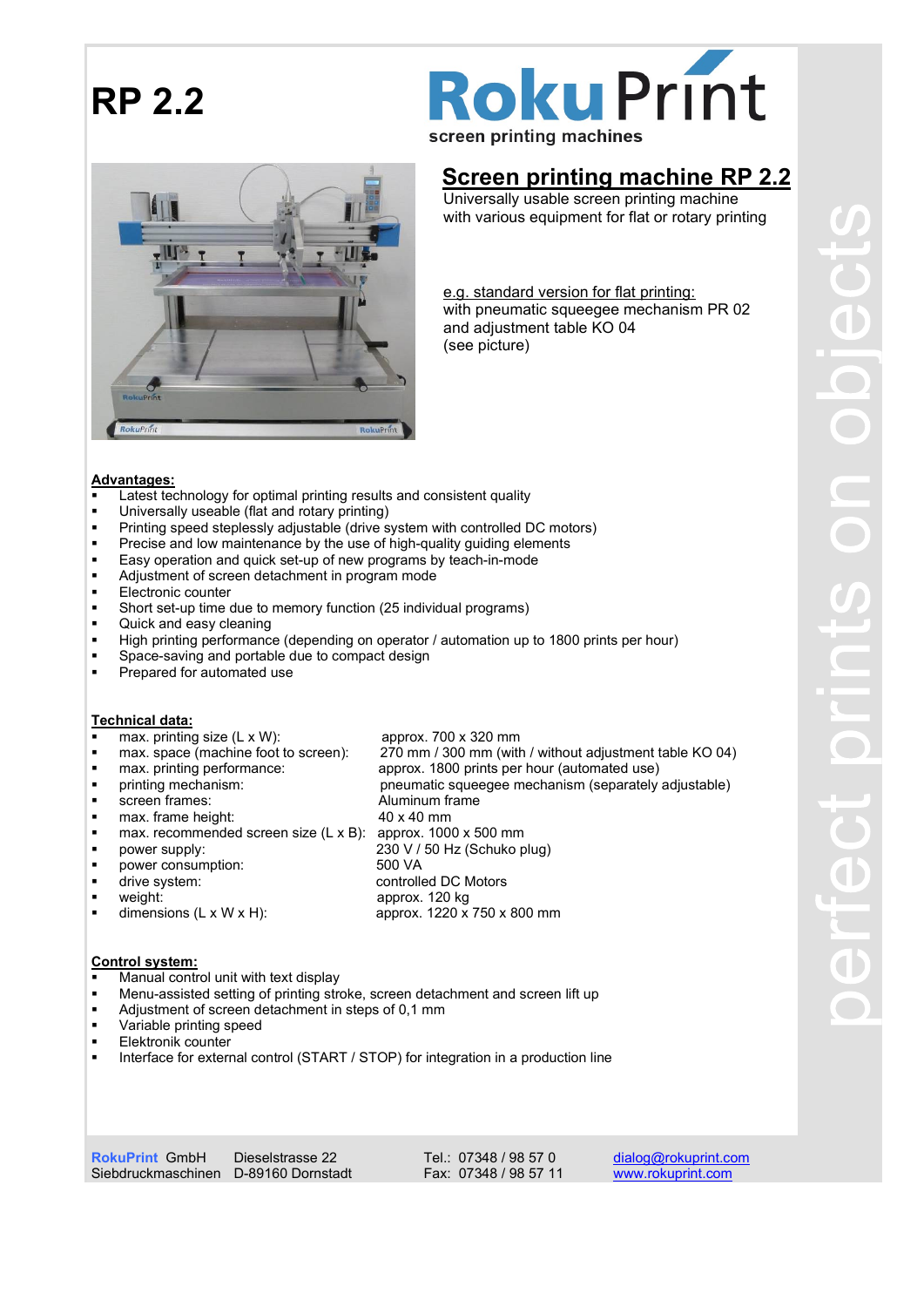# Equipment



### PR 02

### Pneumatic squeegee mechanism

- with programmable printing axis
- printing and flood speed steplessly adjustable

# KO 04

- XYR adjustment table (3-axes coordinate table)
	- 3 x linear axes
	- T-slots for mounting of work piece fixtures

Use: for the fine adjustment of the work piece to the screen

Mounting area: approx.880 x 420 mm



# FS 01

# Adjustable side screen holders

- mounted on the printing axis
- alternative to the rear screen holder (standard)

Use: for lateral screen clamping and fine adjustment of the screen during flat printing

max. screen length: approx. 840 mm

max. frame height: 40mm



# FS 01-VK

# Adjustable side screen holders

- mounted on the printing axis
- screen holder guided on continuous square bar
- alternative to the rear screen holder (standard)

Use: for lateral screen clamping and fine adjustment of the screen during flat printing

max. screen length: approx. 840 mm

max. frame height: 40mm / 20mm (under square bar)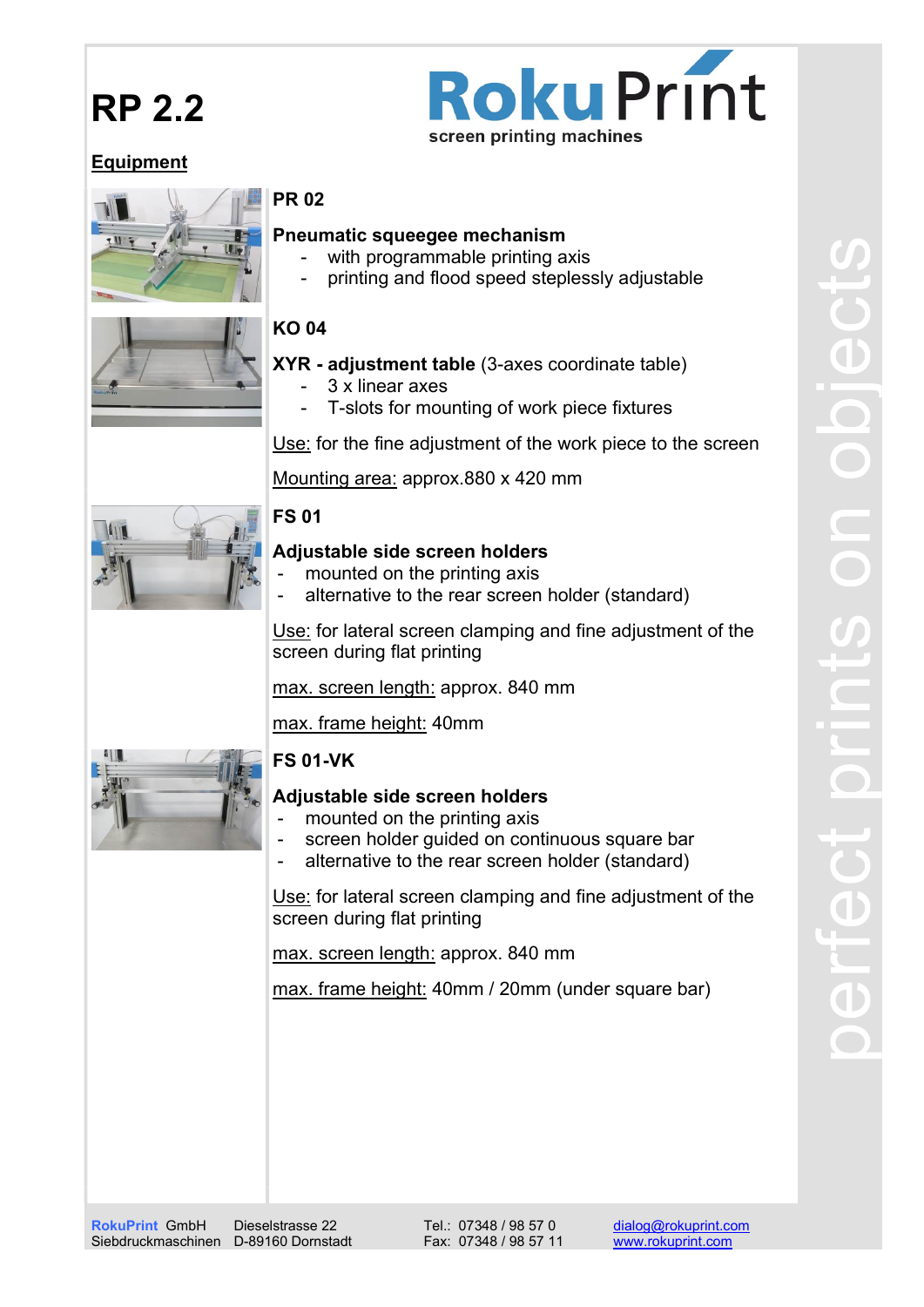# Equipment



### FS 01-E

#### Adjustable side screen holders

mounted on the blue end caps of the printing axis

screen printing machines

**Roku** Print

- screen holder guided on continuous square bar
- alternative to the rear screen holder (standard)

Use: for lateral screen clamping and fine adjustment of the screen during flat printing

max. screen length: approx. 1040 mm

max. frame height: 40mm / 20mm (under square bar)

# FS 01-R

#### Adjustable side screen holders

- mounted on moveable rotary printing carriage
- guided in the profile of the printing axis
- alternative to the rear screen holder (standard)

Use: for lateral screen clamping and fine adjustment of the screen during flat or rotary printing

max. screen length: approx. 840 mm (flat printing) / ca.480 mm (rotary printing)

max. frame height: 40mm



# SS 01

### Side screen holders

- not adjustable
- mounted at the printing axis
- alternative to the rear screen holder (standard)
- only in combination with KO 04

Use: for lateral screen clamping during flat printing

max. screen length: approx. 840 mm

max. frame height: 40mm

RokuPrint GmbH Siebdruckmaschinen D-89160 Dornstadt

Dieselstrasse 22

Tel.: 07348 / 98 57 0 Fax: 07348 / 98 57 11

dialog@rokuprint.com www.rokuprint.com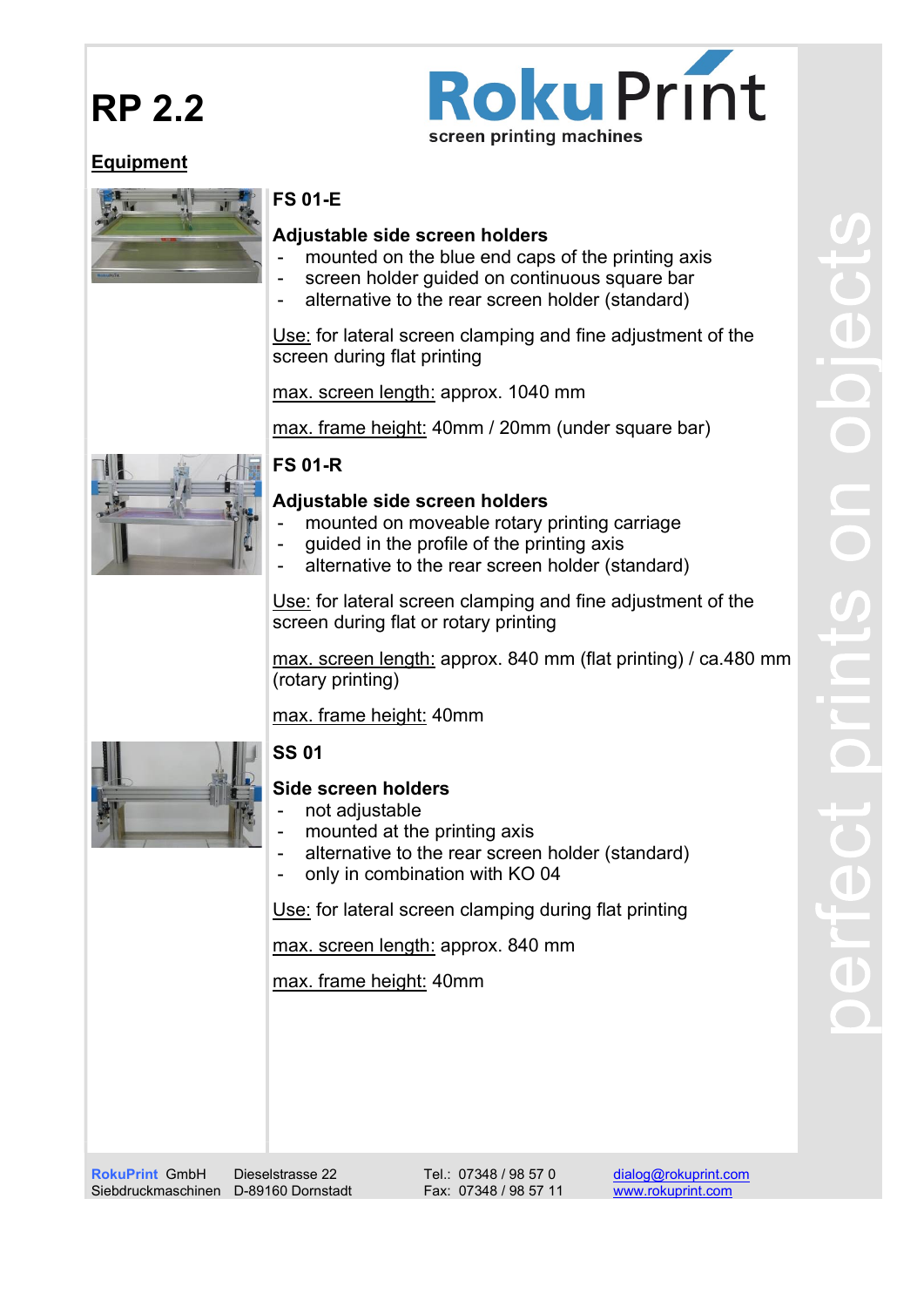# **Roku Print** screen printing machines

# Equipment



# SS 01-HD

#### Reinforced side screen holders

- not adjustable
- mounted at the printing axis
- with additional tie bar and extended U-profiles
- alternative to the rear screen holder (standard)
- only in combination with KO 04

Use: for lateral screen clamping during flat printing and additional reinforcement when using bigger squeegee widths

max. screen length: approx. 840 mm

max. frame height: 40mm

### SS 01-HDR

#### Verstärkte Seitliche Siebhalterung

- not adjustable
- mounted at the printing axis
- with additional tie bar and extended U-profiles
- mounted on moveable rotary printing carriage
- alternative to the rear screen holder (standard)
- only in combination with KO 04 and PSK 02

Use: for lateral screen clamping during flat printing and additional reinforcement when using bigger squeegee widths

max. screen length: approx. 840 mm

max. frame height: 40mm



# **PSK 02**

#### Pneumatic screen clamping

- clamping by 4 pneumatic short-stroke cylinders
- activation by hand valve
- 2 x rear stop and 1 x side stop for screen positioning
- only in combination with SS 01, FS 01, FS 01-...

Use: for quick and easy screen positioning and clamping in case of frequent changes

Frame height: by agreement, only one frame height possible

Dieselstrasse 22

Tel.: 07348 / 98 57 0 Fax: 07348 / 98 57 11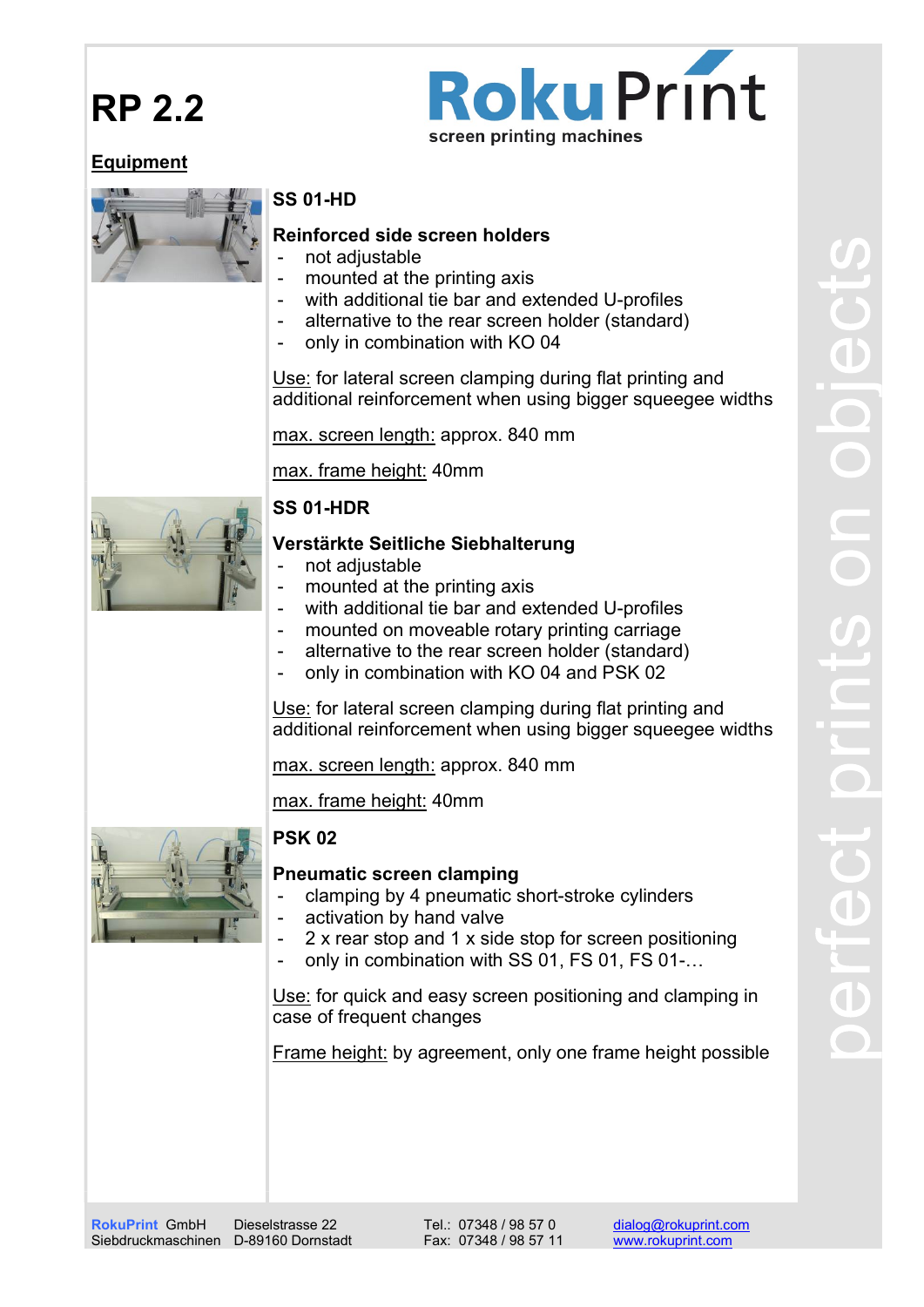

# Equipment



### RD 02

### Rotary printing system - single-color (without registration)

- incl. adjustable side screen holders FS 01
- rotary printing carriage and squeegee head looking
- without customized rotary printing device

Use: for single color printing of cylindrical or slightly conical parts

max. diameter: approx. 100 mm (printing on whole circumference) or bigger diameter with a max printing length of 300 mm

max. screen length: approx. 480 mm (frame profile 20 x 20 mm)

#### optional:

- universally adjustable roller block device RB 02
- extended printing axis DA 1500 for max. diameter approx. 150 mm or max. printing length approx. 450 mm



### RB 02

#### Roller block device

- universally adjustable
- base plate with slot for adjustment of component length
- 2 x roller block with bearings for adjustment of component diameter



Use: universal component holder for RD 02, for single color printing of cylindrical or slightly conical parts

#### optional:

- customized support rollers KAR 02-KX
- rear stop



### KAR 02-KX

#### Customized support rollers

- made of plastic (POM) or brass
- according to customers specification / drawing

Use: for roller block device RB 02, for single color printing of cylindrical or slightly conical parts

Dieselstrasse 22

Tel.: 07348 / 98 57 0 Fax: 07348 / 98 57 11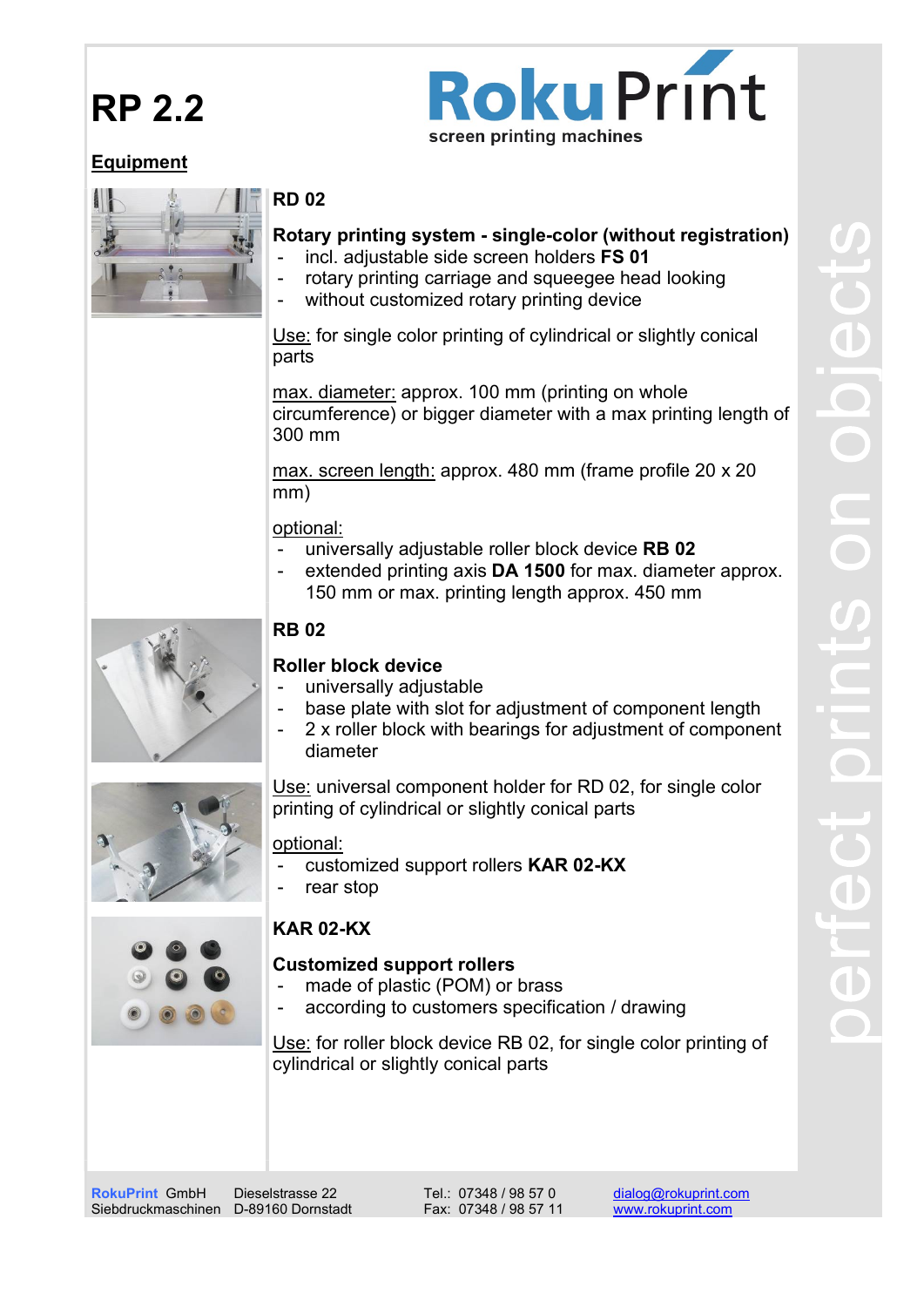

# Equipment



### RD 03

#### Rotary printing system - multi-color (with registration)

- incl. adjustable side screen holders FS 01
- rotary printing carriage and squeegee head looking
- gear and rack drive
- bearing block with rotary printing shaft
- without customized rotary printing device

Use: for multi-color printing of cylindrical or slightly conical parts with mechanical registration

max. diameter: approx. 100 mm (printing on whole circumference) or bigger diameter with a max printing length of 300 mm

max. screen length: approx. 480 mm (frame profile 20 x 20 mm)

optional:

- customized rotary printing device (for bearing block)
- extended printing axis DA 1500 for max. diameter approx. 150 mm or max. printing length approx. 450 mm



# VC 02-VD

#### Vacuum system

- vacuum plate made of anodized aluminum plate size: (L x W x H): 850 x 400 x 45 mm suction area: 780 x 330 mm
- with drilled holes  $D = 1.5$  mm / pattern 15 mm
- fixing on adjustment table KO 04
- vacuum generation by integrated pump (compressed air)
- vacuum activation automatically with the printing cycle, or manually by hand valve

Use: for printing on flat and air-impermeable materials such as foil, plastic plates, paper, etc.

optional:

- vacuum plate "micropor" fine-pored VC 02-VD-MP
- vacuum plate "micropor" large-pored VC 02-VD-MPG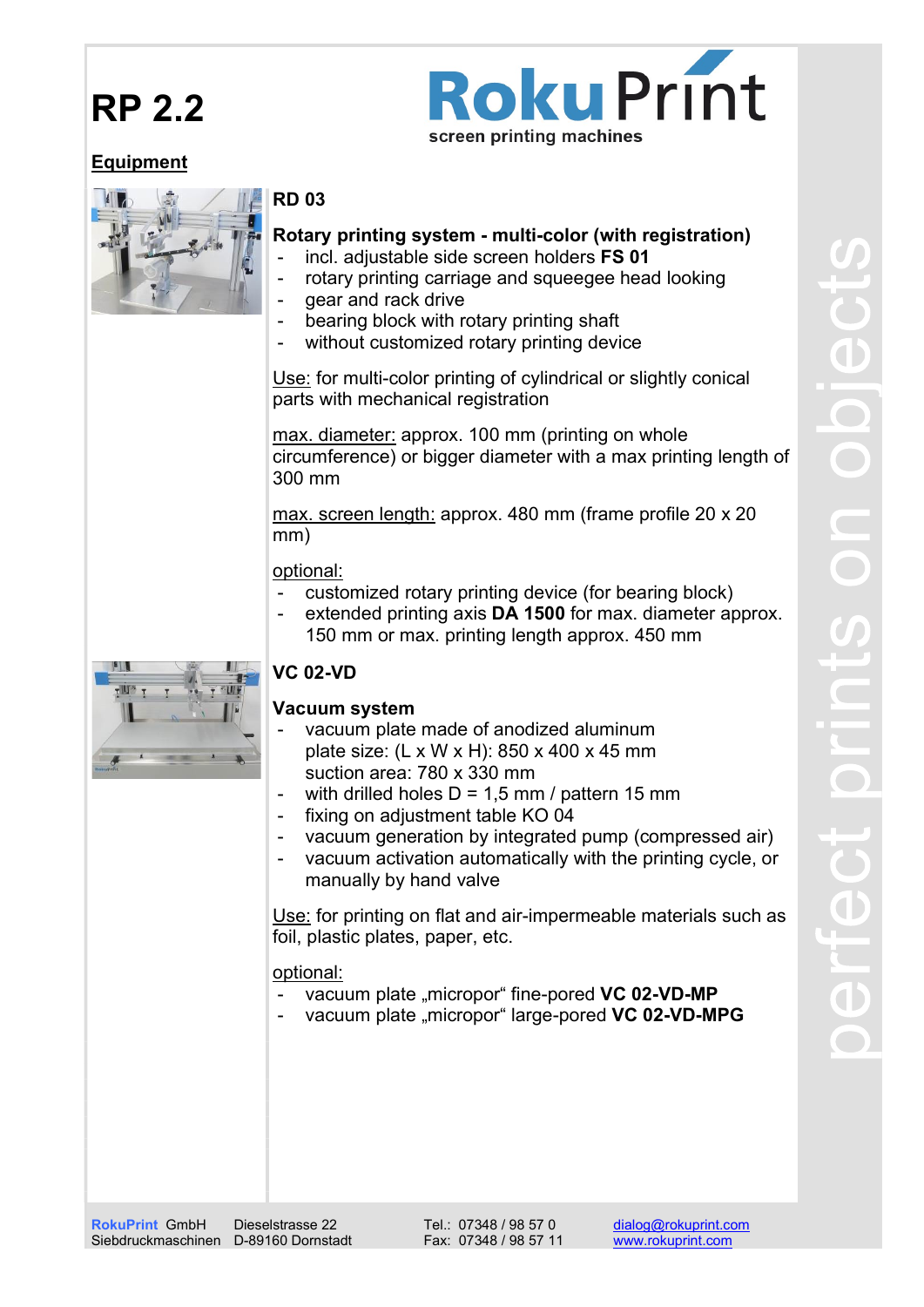

# Equipment



### VR 280-HD

#### Reinforced squeegee arm

- total length 280 mm
- with reinforced bracket at printing squeegee arm

Use: for bigger squeegee width or prints in the front area of the machine



# DA 1500

### Extended horizontal printing axis

total length 1500 mm (outer dimension)

Use: for additional moving range during flat or rotary printing

max. screen length flat printing: approx. 1120 mm (using FS 01, FS 01-VK, FS 01-R) Special length on request



# AE 30

### Slotted end cap

- right end cap with additional slot for reference sensor
- additional moving range of 30 mm

Use: for additional moving range during flat or rotary printing



### HA 970

# Extended vertical axis

length of vertical axis 970 mm (only profile)

Use: for printing on high components or more space between screen and component

max. distance: approx. 620 mm (screen to machine foot) / approx. 590 mm (screen to adjustment table KO 03)



### TT 01

### Pneumatic turning table

- 2 positions / 180° (forward / backward)
- diameter  $D = 700$  mm
- automatic start by foot switch (printing cycle)

Use: removing component when the other get printed (only for small parts)